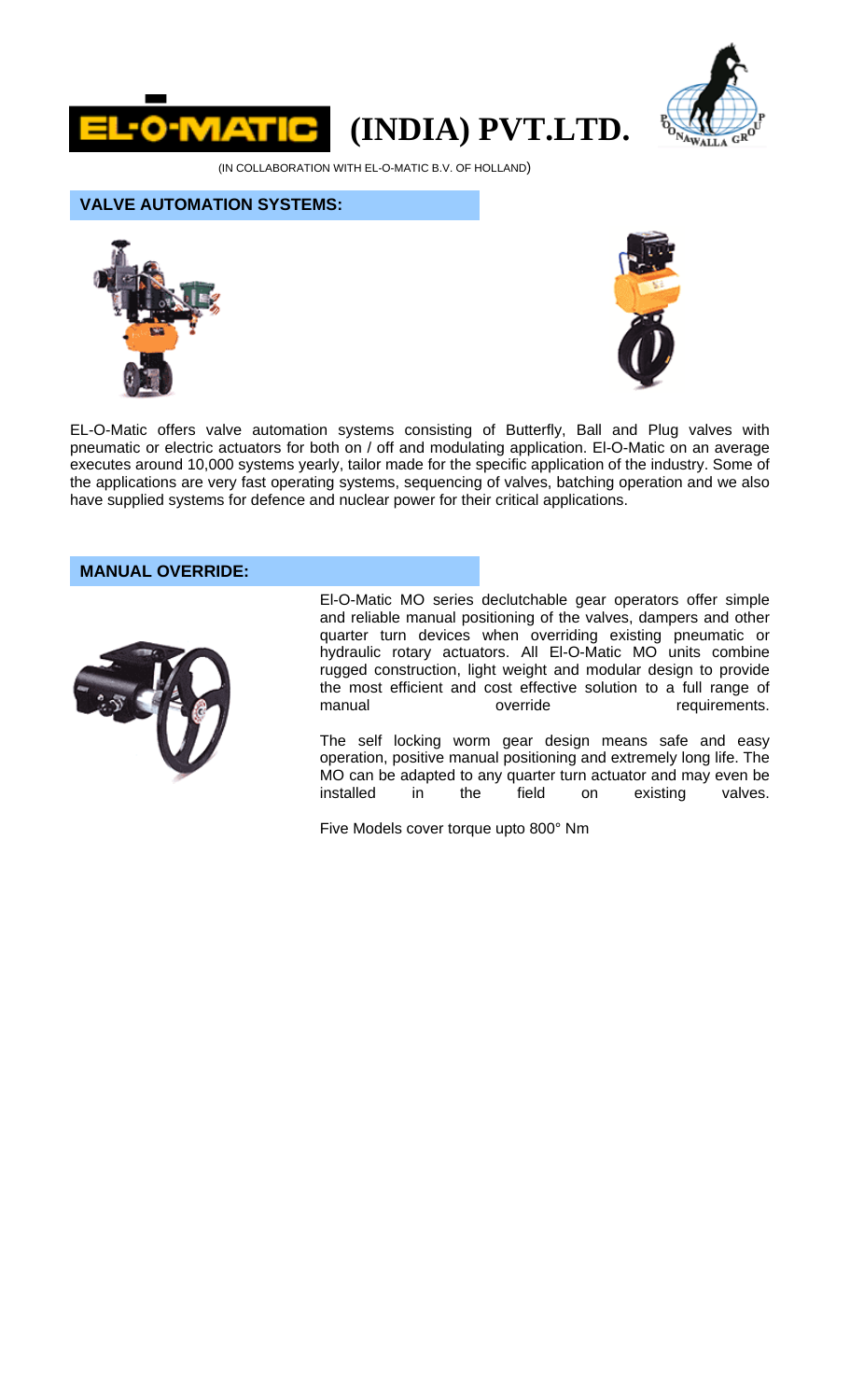## **POSITIONERS:**



El-O-Matic offers Posiflex make Pneumatic (F10), Electro-Pneumatic (F20) and Electro-Pneumatic A/D Positioner (F40). An indigenously developed Pneumatic Positioner model 'M' is also available in the range.

The F20 Positioner operates on the principle of analog electronic comparison. An analog 4-20 mA input signal is used to obtain an accurate position of the actuator.

The F20 is a true 2 wire instrument, with the 4-20 mA signal providing both the controlling signal and power supply for the electronics. An electronic module provides all the usual control characteristics; zero, range and sensitivity.They are all electronically resetable using trimmers on the control card.

A comprehensive range of integrated control options include gauges, switches and position transmitters. Mounting is to the Industry standard VDI/VDE 3845 (Namur) or IEC 534/6. The drive coupling for the rotary version is spring loaded for zero backlash.

#### **PNEUMATIC POSITIONERS: F10**

The Posiflex-Pneumatic Positioner is a simple, single stage, displacement balance instrument suitable for either linear or rotary actuators.It provides stepless positional control for a wide variety of pneumatic actuators. A single universal model can be used for both double acting and single acting applications.

The basic design incorporates a high enhancement flapper and nozzle spool valve and adjustable range and reversing mechanical feedback.

Three Position Cam for Rotary Actuators provides for linear, quick opening and equal percentage characteristics. A special cam for rotary actuator provides for split range.

## **ELECTO-PNEUMATIC POSITIONERS: F20**

The F20 is a universal Electro-Pneumatic Positioner, suitable for either linear or rotary actuators (single or double acting).

#### **ELECTRO PNEUMATIC POSITIONERS F40:**

The F40 Intelligent Positioner is the most advanced Electro-Pneumatic Positioner available in the market today. This version is made possible by a combination of the latest developments in microprocessor technology together with a lower power interface for the ultimate in actuator control.

The F40 is an instrument, with the 4-20 mA signal, providing both the controlling signal and power supply for the electronics. Smart functions and modular design enable the standard Positioner to be used on most rotary and linear actuators without modification. The micro processor senses what is required and sets itself up accordingly.

All the usual control characteristics are provided, these are easily reset-able from the five buttons on the control panel – split range, equal percentage, quick opening, custom curves and direct / reverse acting. A torque seat function for torque seated valves is also available.

Mounting is to the Industry Standard VDI / VDE 3845 (Namur) or IEC 534 / 6. The drive coupling for the rotary version is spring loaded for zero backlash.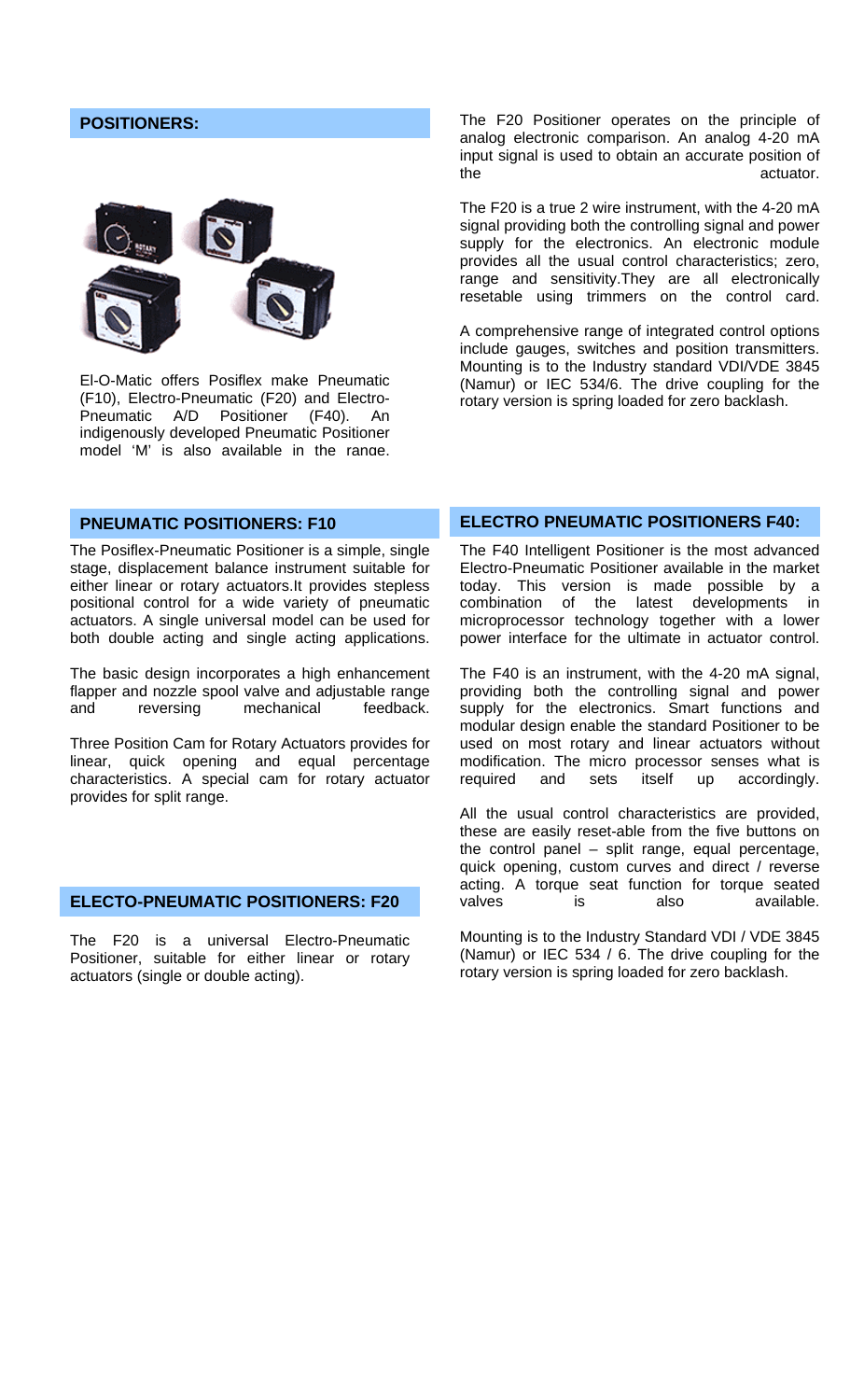# **PNEUMATIC POSITIONER MODEL**

Pneumatic Positioner Model 'M' is ideal for all rotary Actuators and can also be used on linear application. The Positioner has been designed to provide stable, reliable and proportional position control of pneumatic Actuators used in process automation.In a typical process loop, the Positioner compares the output signal from the controller (pneumatic) with the position of the pneumatic final control element and corrects its position. Positioner and final control element together form a position control loop.

The operation of the Positioner is based on a force balanced system i.e. equilibrium is reached when the force from the feedback spring equals the force from the instrument signal capsule.

Limit switches and / or position transmitter can be added on to the Positioner assembly in a separate enclosure.

| <b>SOLENOID VALVES:</b> | Solenoid valves are offered with any variety of option for                                                                                                                                                                                                                                                                                                                                                                                                                                                                    |
|-------------------------|-------------------------------------------------------------------------------------------------------------------------------------------------------------------------------------------------------------------------------------------------------------------------------------------------------------------------------------------------------------------------------------------------------------------------------------------------------------------------------------------------------------------------------|
|                         | Namur / Non-namur<br>Mounting<br>5/2, 4/2, 5/3, 3/2<br>Type<br>No.of coil<br>Single / Dual<br>Flying lead, terminal box, plug in<br>Coil type<br>$\mathcal{L}^{\text{max}}$<br>Explosion-proof<br>Protection<br>$\mathbf{m}$ , $\mathbf{m}$<br>Intrinsically safe<br>$\blacksquare$<br>Weatherproof<br>٠<br>SS / Brass / Aluminium<br><b>MOC</b><br>Voltage<br>To suit the requirement<br><b>Manual Override</b><br>Other options:<br>٠<br>Choice of orifice size<br>٠<br>NO, NC, Universal<br>٠<br><b>Class H</b> insulation |

# **LIMIT SWITCH BOX:**

**Limited switches for ON/OFF indication are offered as per the choice/application.** 

| Mechanical / Micro-switch : $\blacksquare$ 1 NO + 1 NC (SPDT) | $\bullet$ 2 NO + 2 NC (DPDT)                                                                                                                  |
|---------------------------------------------------------------|-----------------------------------------------------------------------------------------------------------------------------------------------|
| <b>Proximity switches</b>                                     | : Intrinsic safe / Non-intrinsic safe<br>AC/DC<br>$\blacksquare$ 1 NO or 1 NC<br>$\blacksquare$ 1 NO + 1 NC<br>$\blacksquare$ 2 Wire / 3 Wire |
| Enclosures are offered for                                    | : Weather protection IP 55 / 65 / 67<br>Explosion proof of IIA, IIB / IIC                                                                     |